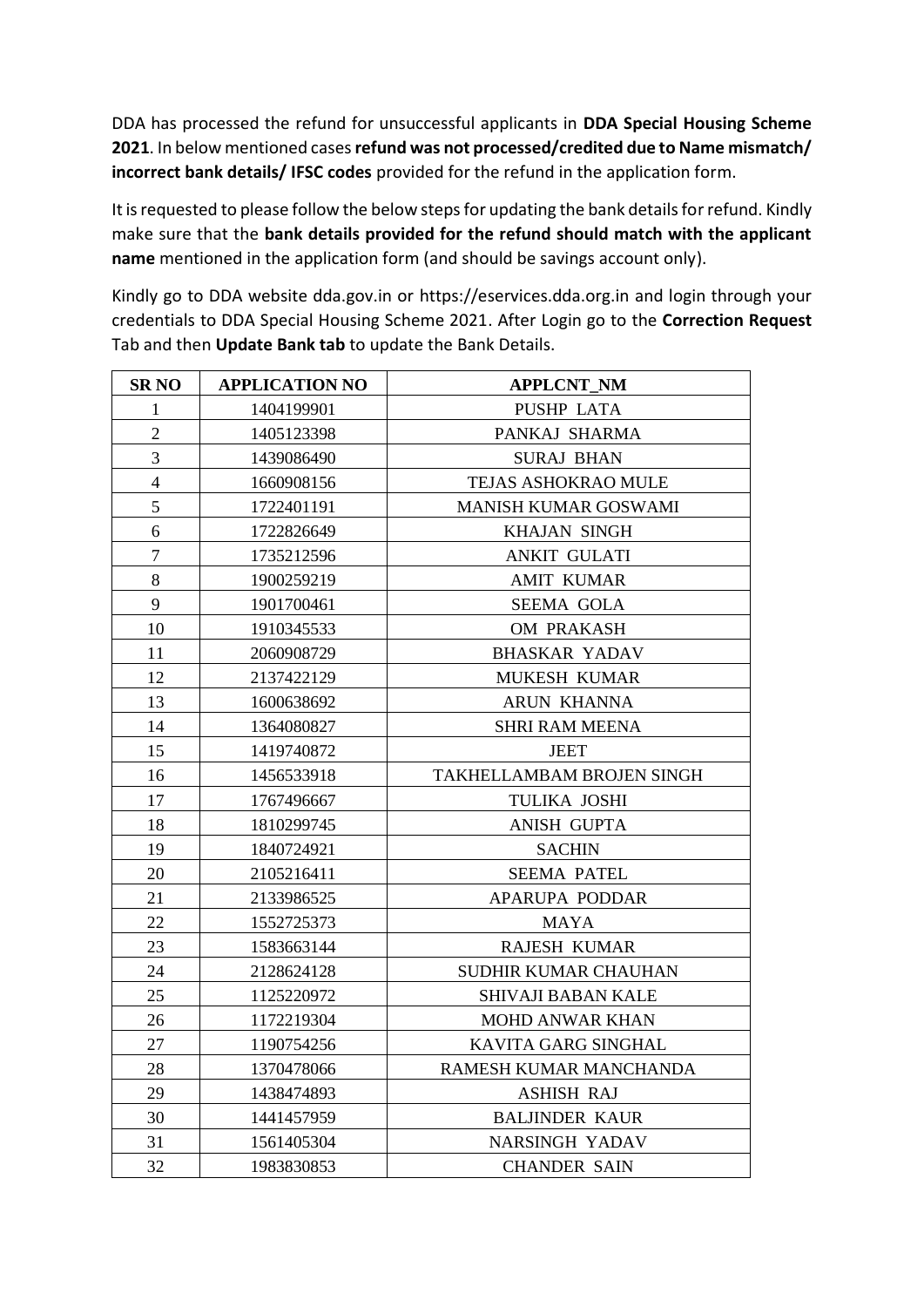| 33 | 2085463215 | MANJEET AHLAWAT               |
|----|------------|-------------------------------|
| 34 | 2092541523 | UPENDRA PRATAP SINGH          |
| 35 | 2101517634 | NITISH KUMAR CHOUDHARY        |
| 36 | 1169389872 | <b>JYOTI</b>                  |
| 37 | 1415654287 | <b>VARUN RAJAWAT</b>          |
| 38 | 2033898203 | MUKESH SHARMA                 |
| 39 | 2075440252 | <b>DEEPAK MEENA</b>           |
| 40 | 1171162023 | <b>SEEMA ALAGH</b>            |
| 41 | 1173705241 | <b>RAJARAM</b>                |
| 42 | 1223022129 | <b>NASIB KAUR</b>             |
| 43 | 1302445541 | SATYA NARAYAN                 |
| 44 | 1554652373 | <b>VANESSA SINGH TATRARI</b>  |
| 45 | 1613577660 | NANDINI CHANDOK               |
| 46 | 1642483770 | <b>JAGDISH CHANDRA KAJLA</b>  |
| 47 | 1883972192 | NIDHI JHAMB                   |
| 48 | 1967814298 | <b>JAG MOHAN KAPOOR</b>       |
| 49 | 2032312601 | SHUBHANKAR DATT               |
| 50 | 1381683798 | <b>HARISH KUMAR</b>           |
| 51 | 1765913220 | <b>ROSHAN KHATOON</b>         |
| 52 | 1777260727 | USHA DEVI                     |
| 53 | 1832975651 | <b>NEERU SHARMA</b>           |
| 54 | 1200692765 | <b>CHANDRESH</b>              |
| 55 | 1411102311 | <b>JAMSHED</b>                |
| 56 | 1578888673 | <b>SANJEEV</b>                |
| 57 | 1602208394 | <b>AMIT</b>                   |
| 58 | 1733856307 | <b>SHIVAM</b>                 |
| 59 | 1759082863 | <b>UDDIPJYOTI</b>             |
| 60 | 1811936443 | <b>DHRUV</b>                  |
| 61 | 1838091594 | <b>BHISHAM</b>                |
| 62 | 1524302045 | SANJAY SHARMA                 |
| 63 | 2128365448 | <b>VIKAS SINGH</b>            |
| 64 | 1184122089 | <b>MANJU</b>                  |
| 64 | 1784645358 | <b>BRIJESH KUMAR BHARDWAJ</b> |
| 65 | 1165104132 | MUSKAN GARG                   |
| 66 | 1502958768 | KAMLA JOSHI                   |
| 67 | 1601063145 | <b>AASHISH</b>                |
| 68 | 1998069402 | <b>MANOJ KUMAR</b>            |
| 69 | 1969851890 | <b>RUPESH SINGH</b>           |
| 70 | 1915261922 | <b>RAVINDER YADAV</b>         |
| 71 | 1442098179 | <b>MAHENDRA SINGH</b>         |
| 72 | 1955356699 | <b>RAM LAL KUMAR</b>          |
| 73 | 1698613600 | <b>MOHIT KUMAR</b>            |
| 74 | 1412864875 | <b>RAKESH</b>                 |
| 75 | 1434879622 | SHARBATI DEVI                 |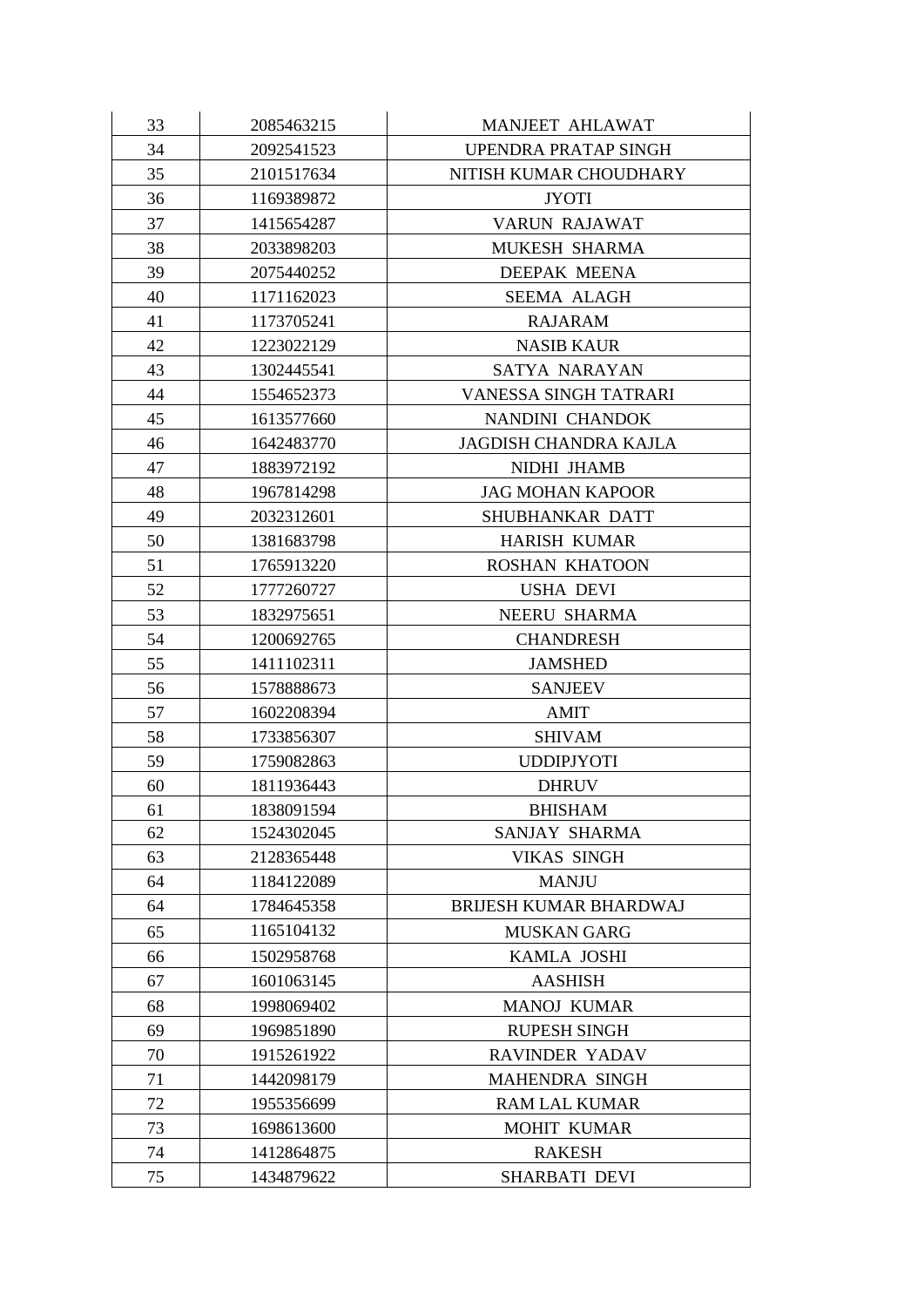| 76  | 1478406302 | <b>RENU</b>             |
|-----|------------|-------------------------|
| 77  | 1494979277 | AJEET SINGH CHAUHAN     |
| 78  | 1506012677 | RAJESH KUMAR GUPTA      |
| 79  | 1526729191 | SONA GUPTA              |
| 80  | 1569790039 | <b>DARSHANA</b>         |
| 81  | 1685603033 | <b>RENU TAMTA</b>       |
| 82  | 1727886673 | <b>DHARM PAL MISHRA</b> |
| 83  | 1769883030 | POOJA SHARMA            |
| 84  | 1790703415 | PUJA KUMARI             |
| 85  | 1815617847 | <b>RAHUL SODHI</b>      |
| 86  | 1872661208 | HEMANT KUMAR            |
| 87  | 1931107017 | HARINDER KUMAR          |
| 88  | 2100177371 | <b>MANOJ KUMAR</b>      |
| 89  | 2117198774 | NARENDER SHARMA         |
| 90  | 2130228642 | NISHANT JAIN            |
| 91  | 1125399296 | RANJANA GHAI            |
| 92  | 1149002427 | <b>VIKAS SAHNI</b>      |
| 93  | 1220157817 | <b>JAYA</b>             |
| 94  | 1288497018 | SURENDRA KUMAR YADAV    |
| 95  | 1438523226 | ANIL PANIGRAHI KOLLA    |
| 96  | 1933869543 | <b>SHRIRAM MAROD</b>    |
| 97  | 1975693070 | RAKESH KUMAR TRIPATHI   |
| 98  | 1114893063 | <b>KARTIK GARG</b>      |
| 99  | 1125950153 | PUSHPA SHARMA           |
| 100 | 1128802176 | TANVI AGGARWAL          |
| 101 | 1135094432 | <b>KAPTAN SINGH</b>     |
| 102 | 1135628976 | HINA MAHESHWARI         |
| 103 | 1175465829 | RANJEETA CHOUDHARY      |
| 104 | 1197734562 | MADHUKAR GUPTA          |
| 105 | 1229594680 | <b>URMILA</b>           |
| 106 | 1232914311 | <b>AAKASH KUMAR</b>     |
| 107 | 1254208391 | VAIBHAV DHANKHAR        |
| 108 | 1261342066 | <b>RISHABH KALA</b>     |
| 109 | 1324474488 | <b>NISHI</b>            |
| 110 | 1356509275 | <b>MAIRA KHAN</b>       |
| 111 | 1371932430 | <b>ASHISH GOYAL</b>     |
| 112 | 1395902055 | SHAILENDRA KUMAR        |
| 113 | 1417063106 | <b>SHYAM SINGH</b>      |
| 114 | 1430055981 | <b>ANUPAM PAL</b>       |
| 115 | 1432409112 | RUCHITA KAUSHIK         |
| 116 | 1438316750 | <b>BANDANA SONI</b>     |
| 117 | 1450671537 | MINAKSHI DEKA           |
| 118 | 1461205116 | <b>SANJEEV KUMAR</b>    |
| 119 | 1487406876 | <b>BHARAT CHOPRA</b>    |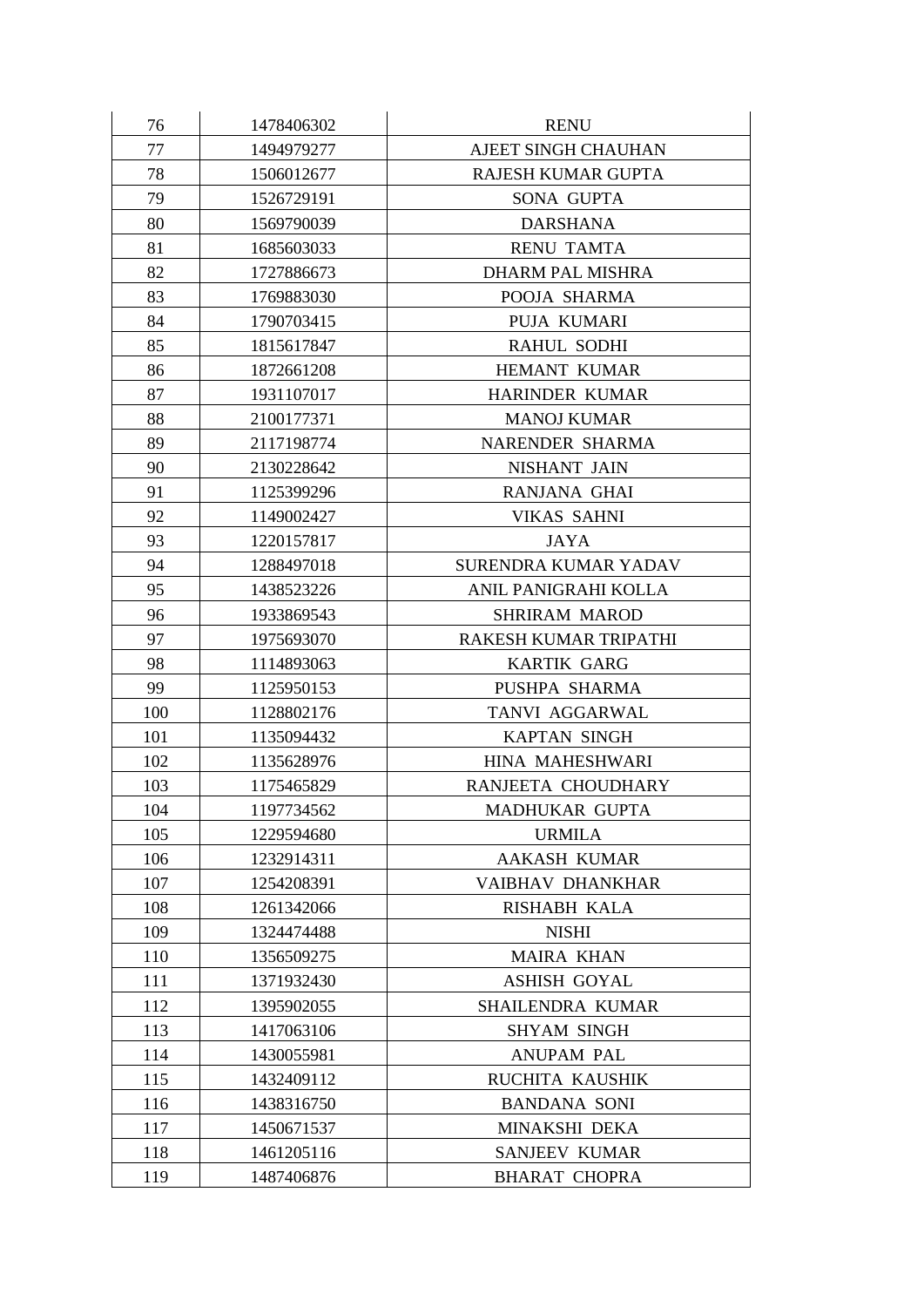| 120 | 1556802207 | KAUSHALYA DEVI YADAV      |
|-----|------------|---------------------------|
| 121 | 1563268399 | <b>BALEY RAM</b>          |
| 122 | 1571094076 | <b>RITU LALWANI</b>       |
| 123 | 1620482118 | <b>VIBHA SOOD</b>         |
| 124 | 1622304768 | NEERAJ SACHDEVA           |
| 125 | 1626805329 | KOMAL RUSTAGI             |
| 126 | 1631076272 | <b>VIDHU RAJPUT</b>       |
| 127 | 1657233131 | HARSHDEEP KAMAL GUPTA     |
| 128 | 1674450390 | <b>RAJAT SHARMA</b>       |
| 129 | 1676293778 | <b>ASIM WAQIF</b>         |
| 130 | 1702911698 | <b>SAVITRI</b>            |
| 131 | 1732996997 | PRASHANT KUMAR            |
| 132 | 1735342529 | <b>TRIPTI BHANOT</b>      |
| 133 | 1801637506 | SANJAY ARYA               |
| 134 | 1815544686 | SAURABH MALHOTRA          |
| 135 | 1817921291 | <b>CHETNA SHARMA</b>      |
| 136 | 1828579526 | KUMARI PRIYAMBAD          |
| 137 | 1884127837 | NARENDRA PAL              |
| 138 | 1890949760 | ARCHANA VIDYARTHI         |
| 139 | 1899549722 | PRAVINDRA KUMAR THAKUR    |
| 140 | 1928001011 | NISHA DUGGAL              |
| 141 | 1958546656 | <b>BRAHAM PARKASH</b>     |
| 142 | 1965243543 | HEMANT SHARMA             |
| 143 | 1970240947 | <b>SUNITA DEVI</b>        |
| 144 | 1974109323 | RAJESH MATTOO MATTOO      |
| 145 | 1980104315 | <b>KARAN SINGH BISHT</b>  |
| 146 | 1994967852 | RITI GOSWAMI              |
| 147 | 2001659464 | <b>GAURAV SRIVASTAVA</b>  |
| 148 | 2012522713 | PARVEEN KUMAR             |
| 149 | 2020674855 | <b>VIJAY PARWANI</b>      |
| 150 | 2033407800 | <b>VIJAY KUMAR SINGH</b>  |
| 151 | 2059238263 | <b>NEELAM BAGHEL</b>      |
| 152 | 2068047528 | <b>SUSHILA ARYA</b>       |
| 153 | 2108153075 | SHUBHAM VATSYAYAN         |
| 154 | 2114727324 | <b>INDIRA MOHANTY</b>     |
| 155 | 2120701441 | <b>ANMOL GARG</b>         |
| 156 | 1986266208 | <b>YACHIKA</b>            |
| 157 | 1171152767 | <b>MANISH KUMAR GUPTA</b> |
| 158 | 1878295820 | SONIA ARORA               |
| 159 | 2131624696 | <b>ASHA KALRA</b>         |
| 160 | 1736461107 | <b>ANIL KUMAR</b>         |
| 161 | 1211464835 | <b>ANIL KUMAR</b>         |
| 162 | 1290991112 | <b>PREETI</b>             |
| 163 | 1314568960 | <b>SEEMA AHLAWAT</b>      |